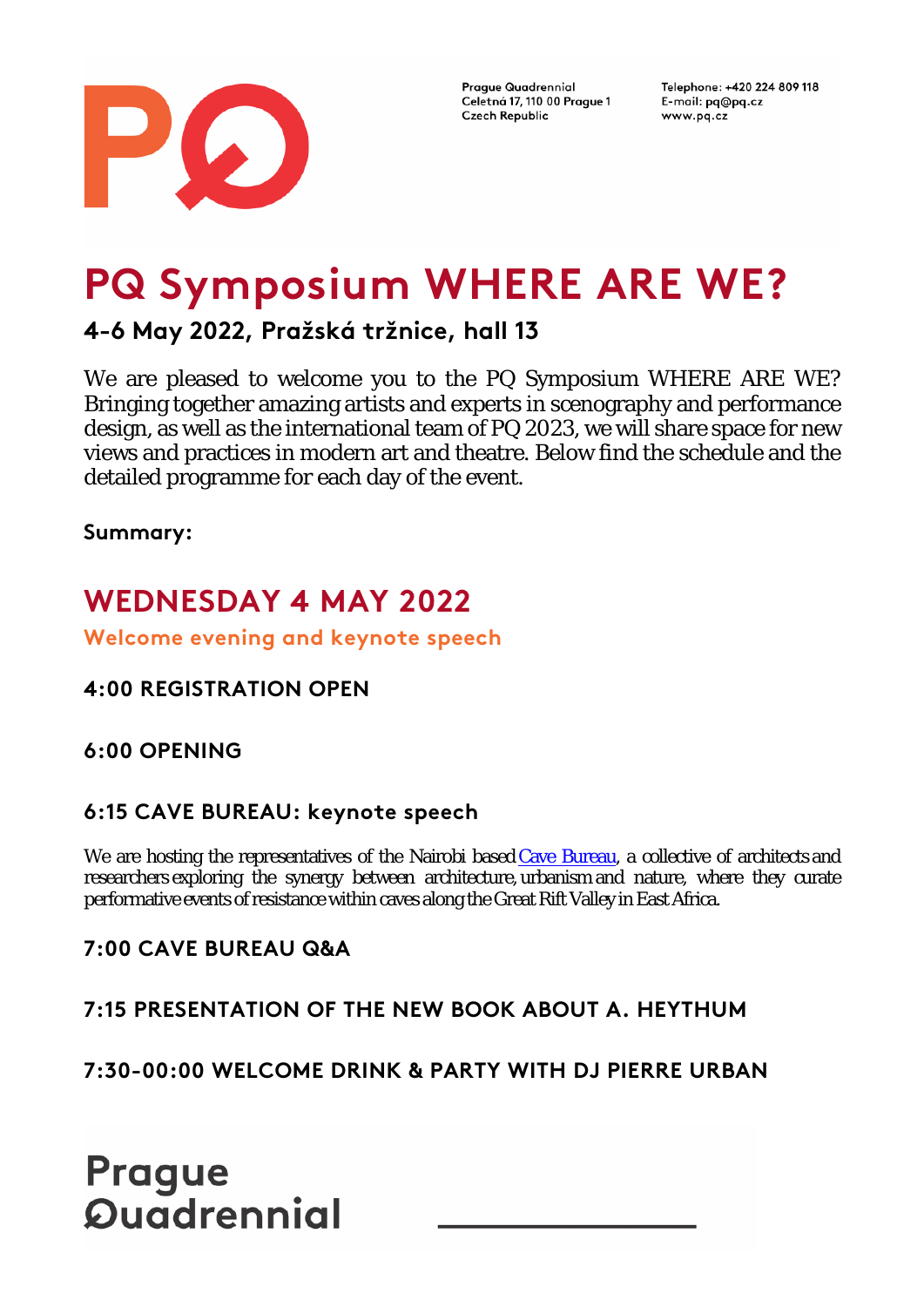

Telephone: +420 224 809 118 E-mail: pg@pg.cz www.pq.cz

# **THURSDAY 5 MAY 2022**

**WHERE ARE WE? Scenography/Performance Design in the midst of a global change (PQ Talks)**

**10:00-11:30 NEW FORMS OF SHARED SPACE + Q&A**

**11:50-1:10 5-MINUTE SHOW AND TELL + Q&A**

**2:10-3:20 SCENOGRAPHY/PERFORMANCE DESIGN AND RESISTANCE IN LATIN AMERICA + Q&A**

**3:40–4:05 CANON OF TECHNICAL THEATRE HISTORY + Q&A**

# **FRIDAY 6 MAY 2022**

**WHERE ARE WE? Our spaces (PQ 2023 presentations)**

**9:00 TOUR AROUND THE LOCATION OF PQ 2023 (for the curators of countries and regions)**

**11:00 INTRODUCTION OF THE PROJECTS BY THE INTERNATIONAL PQ TEAM**

**12:00 PRODUCTION INFO FOR THE EXHIBITION OF COUNTRIES AND REGIONS AND THE STUDENT EXHIBITION**

**1:30 AFTERNOON TOUR AROUND THE LOCATION OF PQ 2023**

**2:00 Q&A (PQ team)**

**3:00 TOUR AT DAMU (The Academy of Theatre Arts)**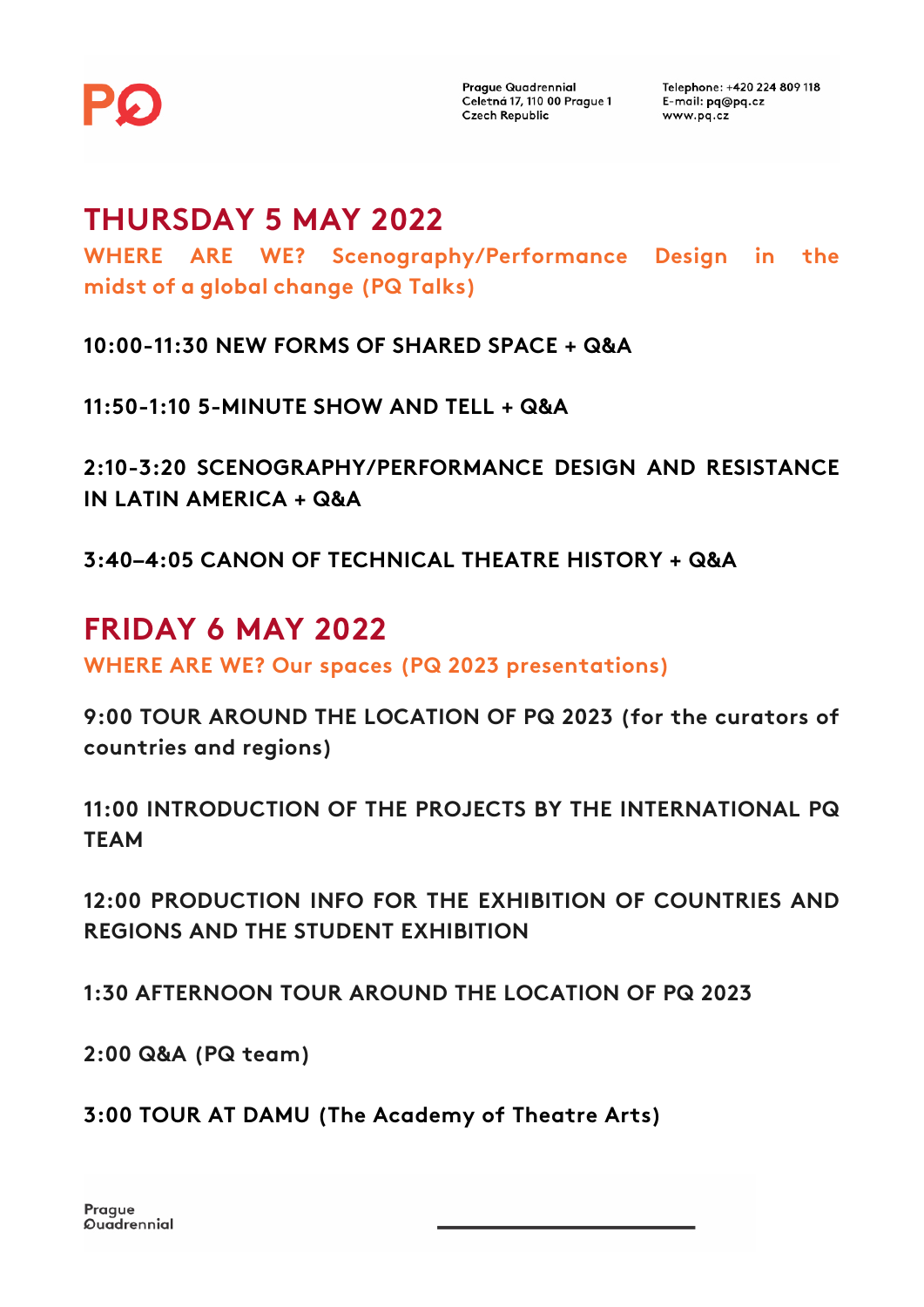

Telephone: +420 224 809 118 E-mail: pq@pq.cz www.pq.cz

# **WEDNESDAY 4 MAY 2022**

**Welcome evening and keynote speech**

**4:00 REGISTRATION OPEN**

**6:00 OPENING**

#### **6:15 CAVE BUREAU: keynote speech**

We are hosting the representatives of the Nairobi based Cave Bureau, a collective of architects and researchers exploring the synergy between architecture, urbanism and nature, where they curate performative events of resistance within caves along the Great Rift Valley in East Africa.

**7:00 CAVE BUREAU Q&A**

**7:15 PRESENTATION OF THE NEW BOOK ABOUT A. HEYTHUM**

**7:30-00:00 WELCOME DRINK & PARTY WITH DJ PIERRE URBAN**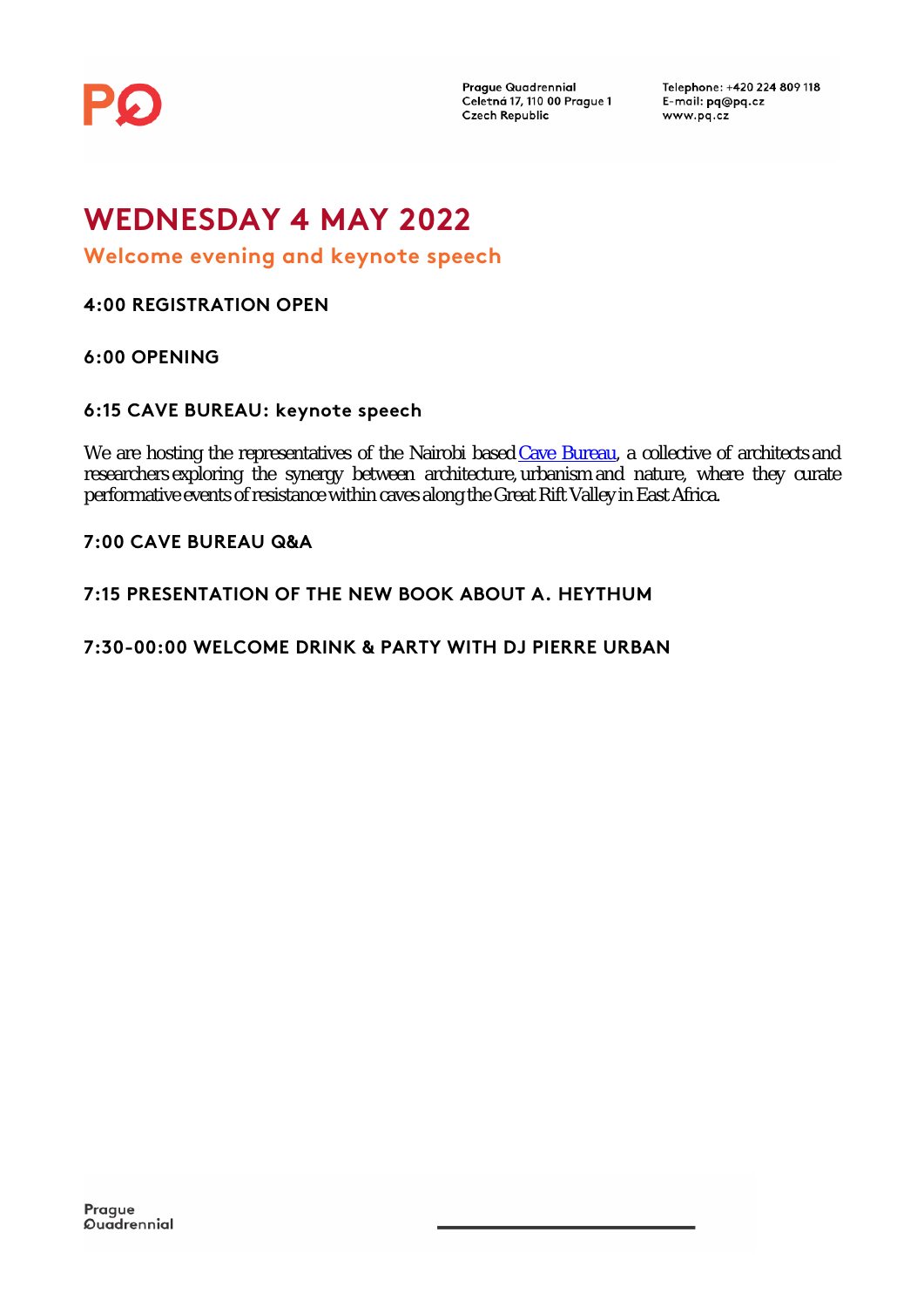

# **THURSDAY 5 MAY 2022**

### **WHERE ARE WE? Scenography/Performance Design in the midst of a global change (PQ Talks)**

### **10:00-11:30 NEW FORMS OF SHARED SPACE + Q&A**

We look into new forms of shared space, unprecedented sites for the art of performance, and the infusion of digital media into the traditional conception of theatre. From all around the world, artists and experts are coming to share their ideas and stir up debate on how performance space evolves in this manner.

#### **Filip Jovanovski & Ivana Vaseva - City as a Stage: Reading Buildings**

The method of reading buildings develops itself by performing. Thus, the event emerging out of this specific method is a performance not as a physically built scenery, although it exists in a concrete building, but is an experiential and emotional modelling by an artistic process. This approach is transforming a building(city) into a stage. Citizens are becoming actors, architecture is becoming scenography, community problems are becoming text, theatre performance is transforming into the process of policy making.

**BIO:**

**Filip Jovanovski** (1979, Bitola) is a visual artist and cultural worker. He graduated at the Faculty of Architecture in Skopje, he also has an MA at the Faculty of Fine Arts in Skopje, department of painting. He often uses a curatorial approach in his works, and creates socially engaged and interdisciplinary art projects, often working with different communities like the projects "If Buildings Could Talk" and CAC (Center for Art and Culture) TEXTILE in Stip. Jovanovski had many solo exhibitions in the country and abroad and participated in many group exhibitions.

**Ivana Vaseva** (1984, Skopje) is a curator and researcher of cross-disciplinary, collaborative and socially engaged works and programs. She curated several exhibitions and programs both in the country and abroad and was an editor of several publications. She won the prestigious Golden Triga Award at the 2019 Prague Quadrennial of Performance Design and Space for the project "This Building Talks Truly" (curator of the project). She won the "Ladislav Barišić" Award of AICA – Macedonia for the research project "Collective actions as a political, and not organizational decision" (2015, co-author), and the Special Architecture Award from the Association of Architects of Macedonia (2014, co-participant).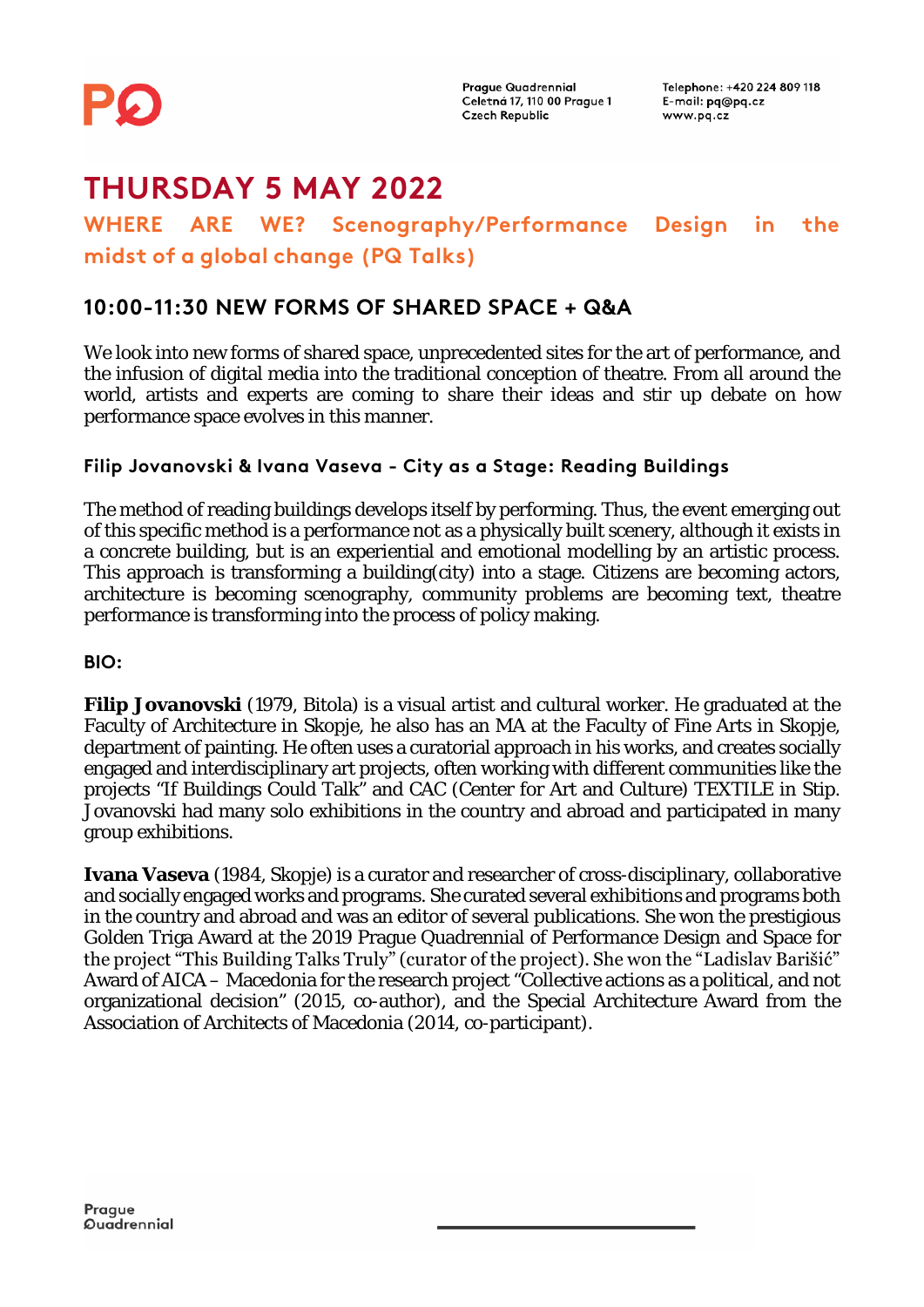

#### **Julian Nilsson-Eicke - Assisted Living – A Pre-pandemic Hybrid Format**

In the proposed lecture, Julian will talk about the artistic extension of the physical body and space into the digital realm, as well as the evocative architecture of his collective's installations.

#### **BIO:**

**Julian Nilsson-Eicke** is a German-born installation Artist and Theatre maker. Educated in stage-and costume design in Munich and Berlin, he started his career in 2014 with the mastodon piece "MEAT" for the festival of new drama in Schaubühne Berlin together with his wife and collaborator Theda Nilsson-Eicke. Since 2016, they have worked as an artist collective with Lena Bösch.

**LINK:<https://nilsson-eicke.com/>**

#### **Zahra Fuladvand - The reflection of the found audiences in the Mirror performance**

Zahra works with a cornerstone concept of the art of performance - a found environment. Socially, culturally and economically significant environments like streets, shopping malls or train stations omit any notion of stage-audience division, however they can be used as sitespecific areas. Her performance is called "Mirror". A performer, who is covered completely with black veil, appears in metro M2 in Budapest with a big mirror in her hands. During this live performance, reactions of Hungarian passengers in the mirror were being recorded with a cellphone.

#### **BIO:**

**Zahra Fuladvand** is an Iranian performative art creator. She received a BA degree in Shiraz Art University of theatre directing. She continued her study in Tehran Art University where she received her master degree in Theatre and performing art. She established her own theatre group in Tehran and worked on environmental performances. Now she is a PhD student and scholarship holder at Hungarian university of Fine art, Budapest. She has been teaching a "professional presentation" course in English at Hungarian university of Fine arts since February 2018.

**LINK:<https://www.zahrafuladvand.com/>**

#### **Chris Ziegler, Külli Roosna & Kenneth Flak - Human Forest**

At the heart of HUMAN FOREST is the idea of the body as multitude, as an orchestral medium in its own right, in dialogue with the outside through its senses. Chris Ziegler and choreographers Külli Roosna and Kenneth Flak (abbreviated as roosnaflak) are looking for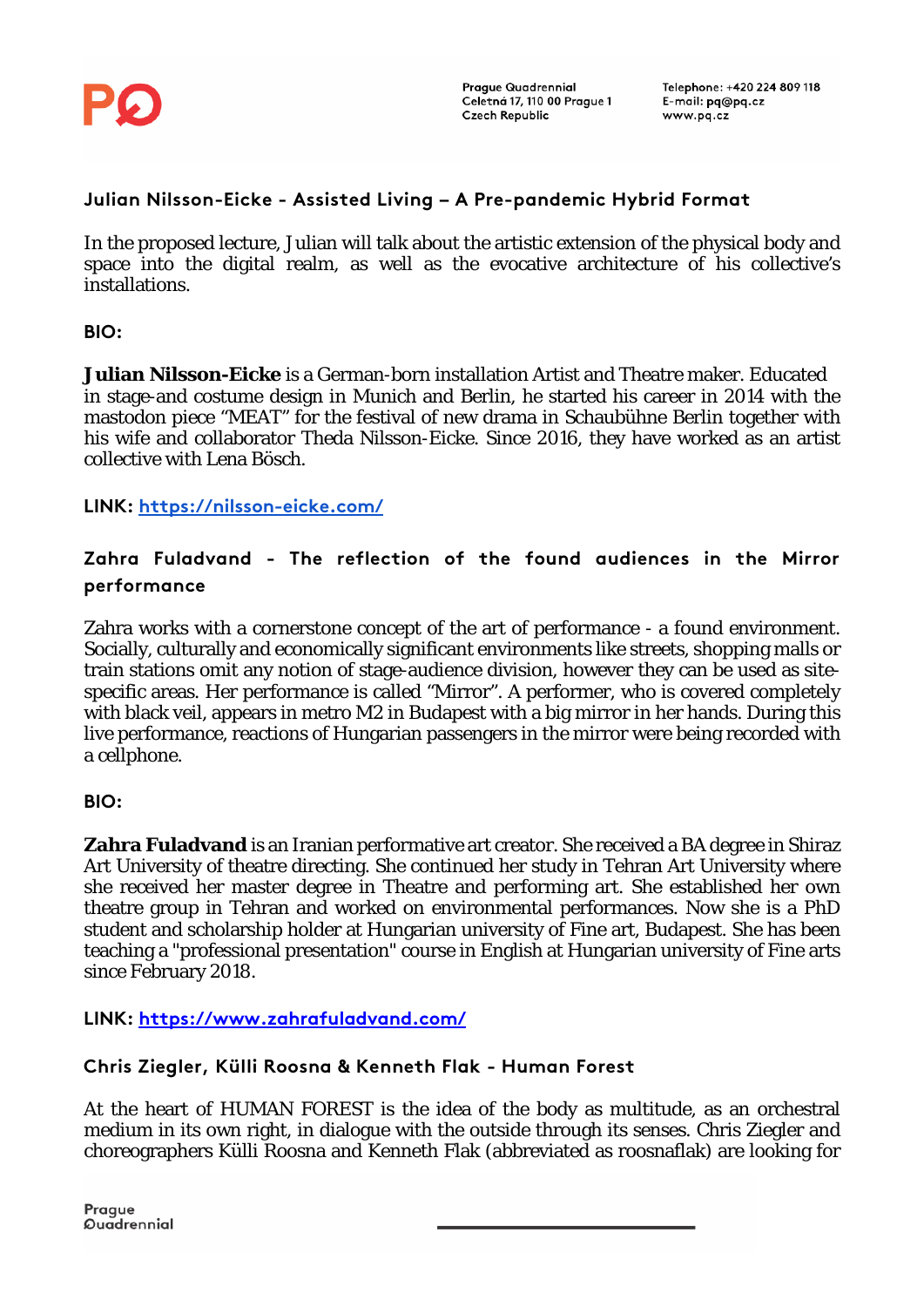

ways to deal with pressure, instability and friction where there is room for intensity, vulnerability and wonder.

#### **BIO:**

**Külli Roosna** (born in 1981) is an Estonian dancer, choreographer and teacher. She graduated Tallinn University in 2005 as a choreographer/dancer and continued her studies in Rotterdam Dance Academy in the Netherlands, obtaining her second bachelor degree in 2007. In 2013, she obtained an MA of choreography at Tallinn University. She has worked with numerous international choreographers. In 2010 her solo performance Circle Through was awarded the First Prize at the International Festival of Modern Choreography in Vitebsk, Belarus. She is the recipient of the 2017 Pärnu City Creative Stipendium.

**Kenneth Flak** (born in 1975) is a Norwegian dancer, choreographer, composer and teacher. In 2007, he received a Bessie Performer's Award in New York for his interpretation of Gingras' solo CYP17. In 2010 he was nominated for the BNG Award in Amsterdam for his choreography Of Gods and Driftwood. Flak has taught contemporary dance and sound design at universities and festivals around the world.

#### **LINK: [http://roosnaflak.com](http://roosnaflak.com/)**

**Chris Ziegler** is a director, digital artist, and architect of numerous international interdisciplinary projects in dance, performing and new media arts. His first dance production "scanned V" received a "Young Art and New Media Award" of the City of Munich 2002. Since the mid-90s, he researches the impact and use of digital media in the performing arts on stage.

**LINK: [http://movingimages.de](http://movingimages.de/)**

### **11:50-1:10 5-MINUTE SHOW AND TELL + Q&A**

Short notions, brisk concepts. Five-minute show and tell presentations about resonant topics in the current performance space.

#### **Maria Konomi - Virtual and Hybrid Agoras: Emerging Forms of Post/Pandemic Spatialities and Resilience**

Facing the covid challenges we need to investigate and examine our changing responses to connectivity in relation to post/pandemic spatialities: namely, to physical connectivity, reclaiming the potential for a common/shared physical space as a generative domain for the performing arts; as well as to digital connectivity, renegotiating our relationship to technology as an overarching everyday lived experience.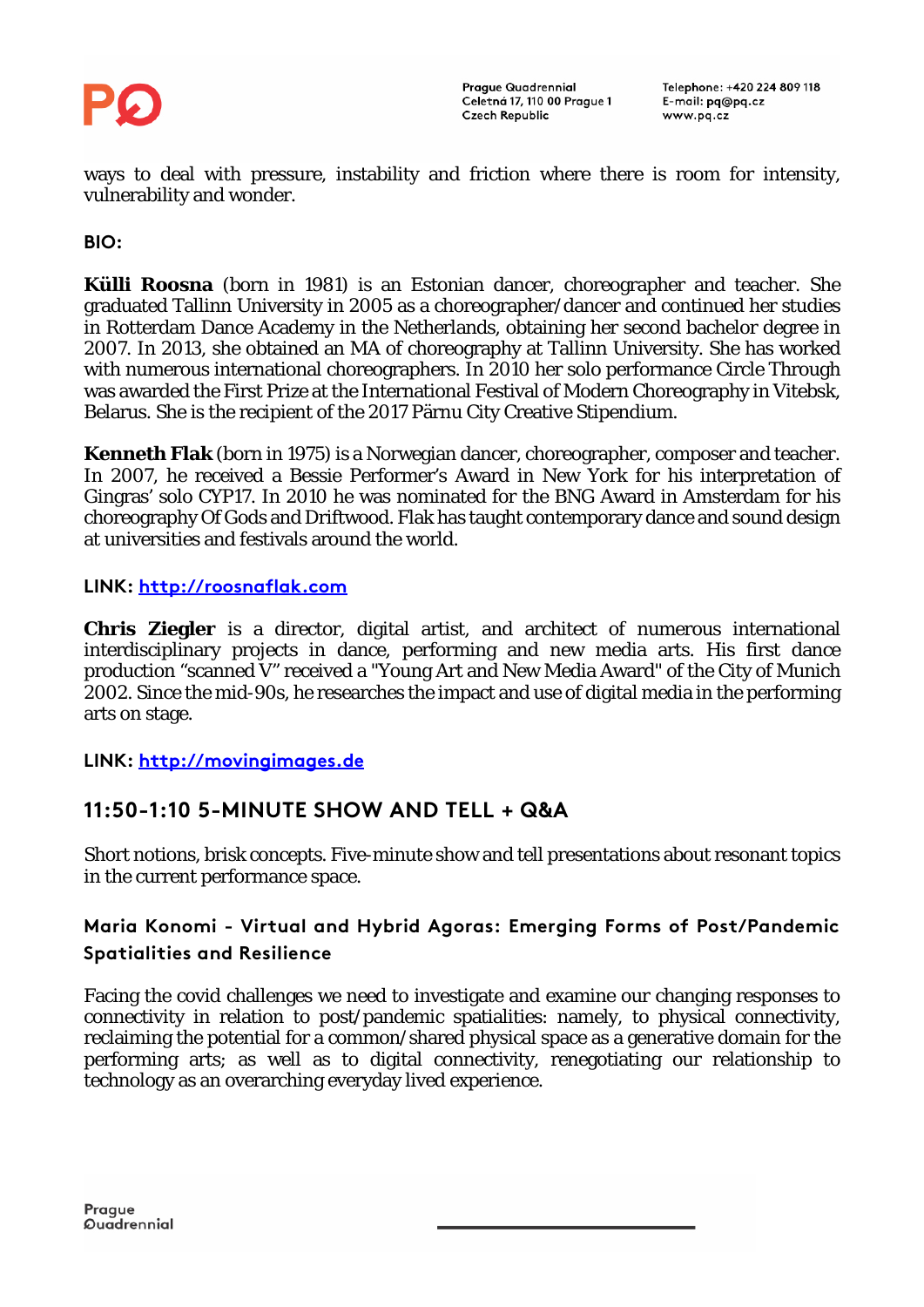

Telephone: +420 224 809 118 E-mail: pg@pg.cz www.pq.cz

**BIO:**

**Maria Konomi** is an Assistant Professor of Scenography and Costume: Τheory and Practice at the Department of Theatre Studies at the National and Kapodistrian University of Athens (NKUA), teaching at graduate and postgraduate levels. She has more than ninety production credits for scenography and costume design in theatre, performance, opera and film, presenting her work in major theatre organisations and art and film festivals in Greece and abroad.

#### **Marina Maleni - The Amazing Spill-Over of Scenography**

Re-examining notions of shared space, spectatorship, and how Covid caused the field of Scenography to become a deciding tool, that spilled over from the Stage or the performance space where it existed, to the audience space, the public space in the theatre and even on the streets outside theatres.

**BIO:**

**Marina Maleni**, born in Nocisia, Cyprus, holds degrees in Theatre Studies, Acting and Sociology (Hons) from the University of Texas at Austin and Communication and Journalism from the Open University Cyprus. Has worked successfully as an actress, TV host and radio music producer for several years. Working since 2001 as Theatre Development Officer for Cyprus Theatre Organisation, in charge of State theatre subsidies and policy forming, European collaborations, playwriting development, non-professional theatre, theatre education programs, Festivals, PQ National Participation (Curator since 2007), etc.

#### **Sara Brown - The Other Shore**

The creative team's inquiry was how to reshape the audience relationship to the performer. The disruption of the pandemic opened new pathways for exploring this relationship. The collaborators met throughout the pandemic to create a remote immersive media performance using 360 video and audio captured from two performance environments installed at the Massachusetts Museum of Modern Art. To create a tactile relationship to the piece, audience members were sent a physical box as a portal to the performance that included a book with portraits of the dancers and physical artefacts from the installation environment.

**BIO:**

**Sara Brown** is a set designer for theatre, opera, and dance. Selected designs include The Day at Jacob's Pillow; Hagoromo at the Brooklyn Academy of Music; Fellow Travelers and La Rondine at the Minnesota Opera; World of Wires at The Kitchen in NYC and Festival d'Automne in Paris; Prince of Providence at Trinity Repertory company in Providence, RI; Der Freischütz with Heartbeat Opera in NYC; The Mother of Us All at the Metropolitan Museum of Art.

**LINK: [www.sarabdesign.com](http://www.sarabdesign.com/)**

Prague **Quadrennial**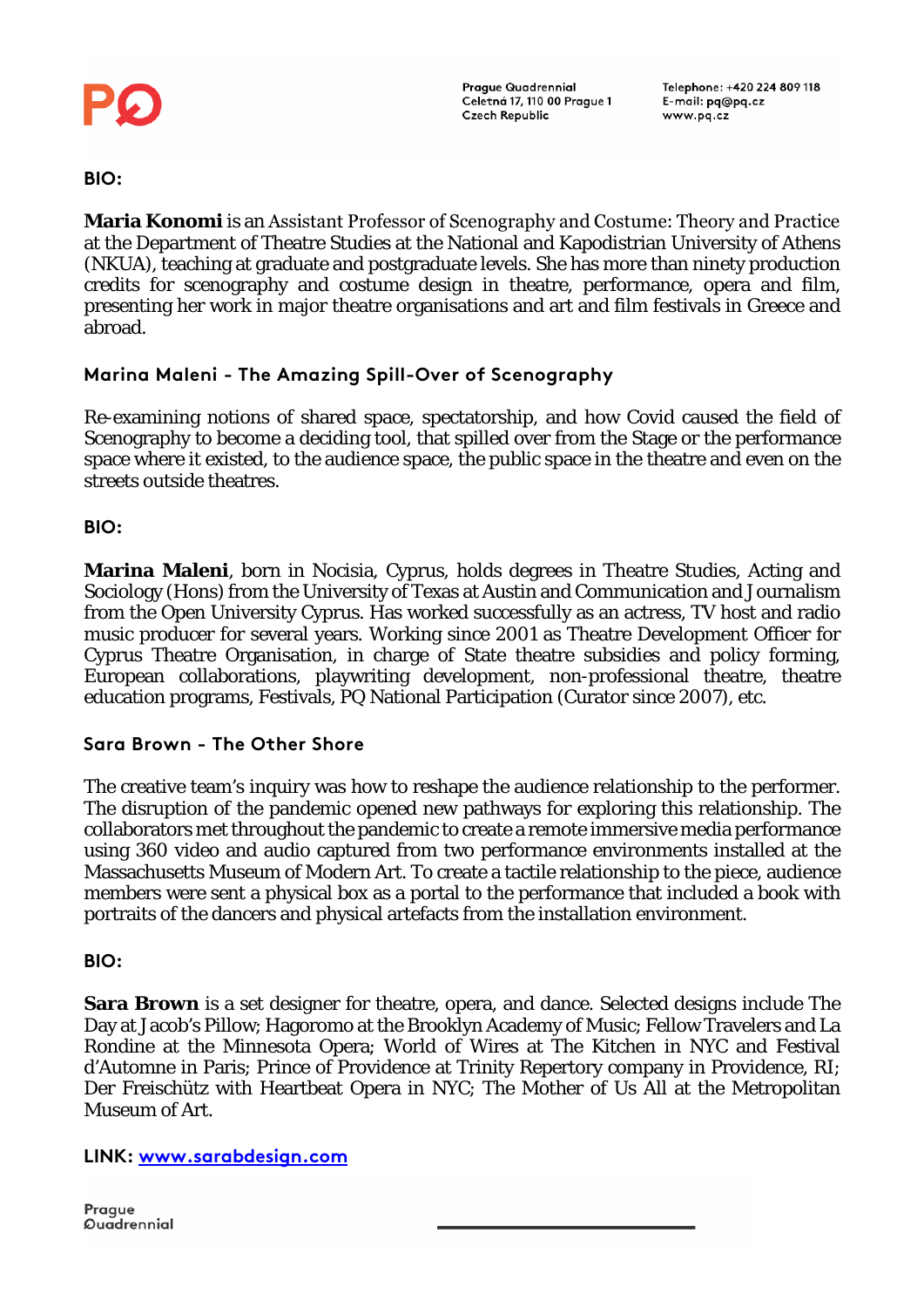

#### **Aziza Kadyri - Performative Spaces of Augmented Reality**

Aziza will be representing Immerse Lab, an international artistic collective that experiments with merging live performance and digital experiences - augmented reality (AR) in particular. They focus on the site-specific aspect of AR performances, creating interactive mobile scenography where the audience is able to experience familiar spaces in a completely new way. In their shows, the narrative often asks the viewer to shift their attention between the real world and the liminal space of the augmented world, generating previously unseen meanings.

**BIO:**

**Aziza Kadyri** is an Uzbek interdisciplinary artist with a focus on augmented reality, performance design and experimental costume. As a concept artist and designer, she has worked on various augmented reality experiences in collaboration with Immerse Lab and VOIC.tech. Aziza's personal projects often explore the themes of cultural identity, migration, decoloniality, and language. She holds a BA in Fashion from Tsinghua University and an MA in Performance Design from UAL: Central Saint Martins.

#### **LINK:**

**<https://drive.google.com/file/d/1QcmAmdqNGxZIIleXmv1rXeE5XGCl1z3l/view>**

#### **Tessa Rixon - Crafting Scenographic Environments in and for Extended Reality in the Guest House**

In response to the shutdown of live theatre in Australia, a team of Scenography, Dance, Animation, Extended Reality and Computer Sciences practitioner-researchers spent the summer of 2020/21 investigating new modes of socially distanced, intimate performance experiences. The result allowed live performance – albeit on a small scale – to continue despite stringent national regulations. The Guest House also shed light on approaches to combining traditional scenography with XR technology and design techniques.

#### **BIO:**

**Tessa Rixon** is a practitioner-researcher in intermedial performance, digital scenography & Australian design. As Lecturer in Scenography at Queensland University of Technology, Tessa's work promotes new modes of integrating established and emergent technologies into live performance; exploring the potentiality of authenticity within digital scenography; and showcasing Australian performance design practice and histories.

#### **Eleanor Field - Embracing the Glitch as Performer in Digital Theatre Adaptation**

Error is an unavoidable part of creating anything, but that is not a bad thing. Since 2016 the production All Of Me by Caroline Horton has been crafted through a purposeful creation of mess. The goal was for nothing to look intentional and for everything to look uncomfortable.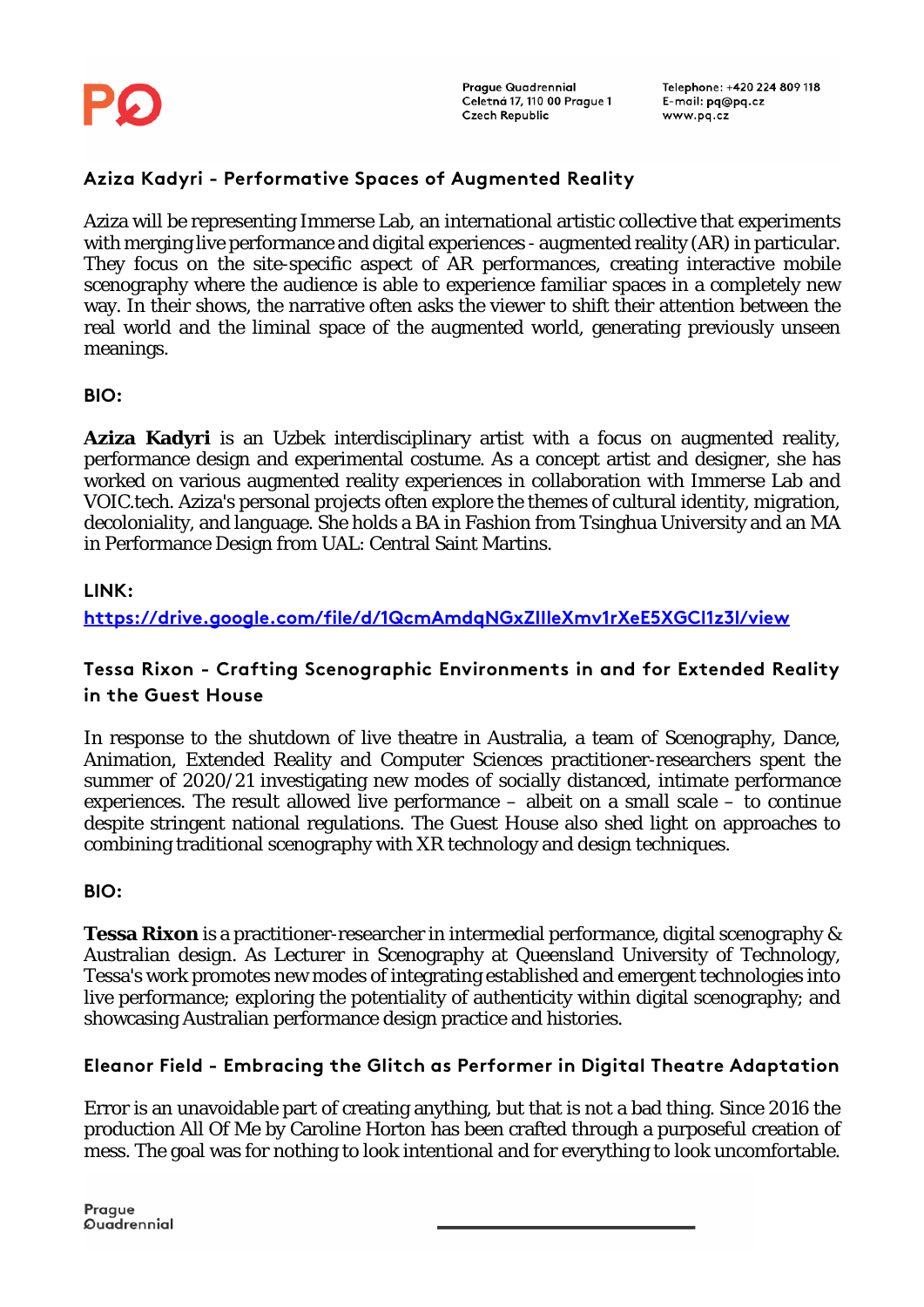

When forced to abandon live tour in 2020, All Of Me didn't lend itself well to being filmed and 'streaming' it online was not an option. "Instead we swapped rehearsal rooms for video calls; sharing screens, looking up the code for different shades of pink and discussing how much glitch we could allow before audiences lost patience. "We created an immersive digital version of the show that has been nominated for a 'New Media' award. By chronicling the 2020 adaptation of All Of Me into a digital experience alongside an embrace of Rosa Mankman's Glitch Studies Manifesto, this presentation explores The Glitch as both scenographic opportunity and as alternative performer."

#### **BIO:**

**Eleanor Field** is a scenographer and artist. She has worked on a variety of projects since graduating from RADA's postgraduate theatre design course in 2011. Since 2016 she has been working with writer and performer Caroline Horton and director Alex Swift on All Of Me, a devised piece of performance that really resists being 'theatre'. In October 2021 Eleanor started a part-time PhD exploring mess and digital scenographic processes.

**LINK: [www.eleanorfielddesign.com](http://www.eleanorfielddesign.com/)**

#### **Klaus Kruse & Ciaran Clarke - Varyon VR**

Varyon VR is a virtual theatre space for a live and pre-recorded performance. It allows audiences to view and interact with performers, in real time, within a digital VR environment. Enabling users to construct and animate immersive theatrical sets without having to be able to program or code, the theatrical set consists of 16 interconnected panels that surround the audience. Each of the panel functions as a video screen that can either playback pre-recorded footage or live stream video.

See the **visualizer** for the Varyon VR framework.

#### **BIO:**

**Klaus Kruse** works as a director and designer for his company Living Structures. He creates immersive theatrical events and installations. His work establishes performance situations in which spectators become enveloped within scenographic structure.

**LINK: [www.livingstructures.co.uk](http://www.livingstructures.co.uk/)**

**Ciaran Clarke** is a theatre maker and technologist based in Cornwall. He is a Lecturer across Acting, Theatre & Performance and Technical Theatre Arts at Falmouth University and has recently completed a practice-based PhD as part of the 3D3 Centre for Doctoral Training, examining the voice, recording technology, and death.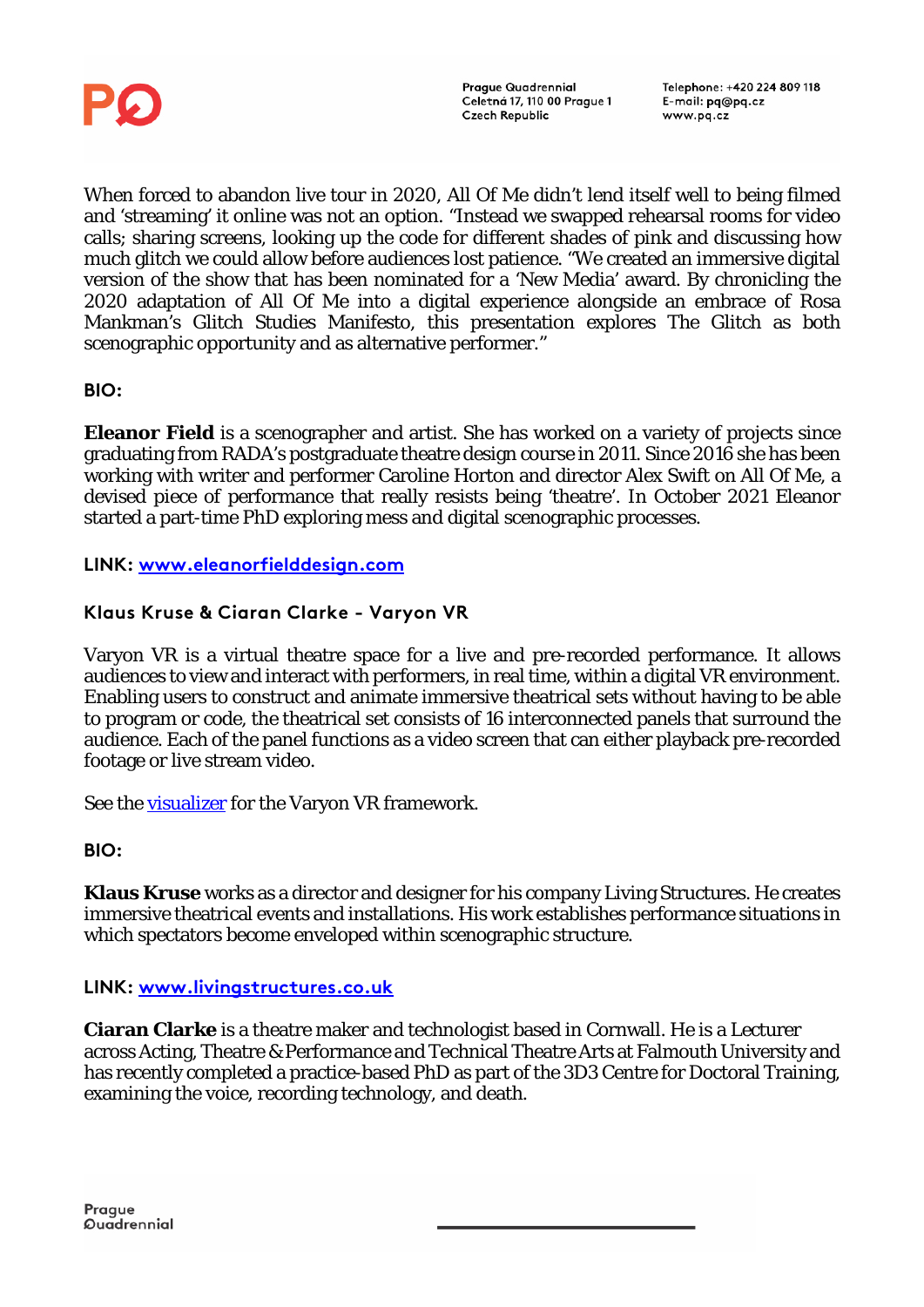

#### **Thea Hoffmann-Axthelm - How Can Stage Design Be Reimagined for the Digital Stage**

Her knowledge of stage design in a classic theatre setting, acquired during her research at HfBK University of the Arts Hamburg, is re-imagined and applied to online space in this presentation. In some cases, a temporary emergency solution, a reaction to the overwhelming situation of pandemic's lack of live art, in others an opportunity to include new media in the contemporary theatre practice. New media can enrich theatre experience.

"How can stage designers use their experience in live-and co-presence formats to help create an interesting immediacy in a digital sphere as well? And what new technologies and artistic practices do they have to learn in order to participate in these new developments?"

**BIO:**

**Thea Hoffmann-Axthelm**, born in 1986, grew up in Berlin and Venice. Since 2010, she has been working internationally as a freelance stage and costume designer, among others at Burgtheater and Volkstheater Vienna, National Latvian Theatre, State Theatres in Düsseldorf, Frankfurt and Munich as well as on experimental formats in different teams and theatre collectives. She teaches stage design at the Hamburg University for Music and Theater, writes for PLOT magazine, is board member of the german Association of Scenographers and is currently working on her PhD at HfBK University for the Arts Hamburg.

**LINK: [www.theahoffmannaxthelm.com](http://www.theahoffmannaxthelm.com/)**

#### **Tamara Figueroa - To a Site Redefinition for Performance Design**

In Chile, the pandemic social crisis was accompanied by a political revolt, thus, artists and audiences were separated for over three years. This situation came as an opportunity to expand the procedures of creation for stages between 2020 and 2021. It developed strategies for the artists to present a review of such art works, both about site specific and virtual possibilities, inside the Chilean scene. On this occasion, Tamara's presentation to the symposium proposes a reflection about performances and video work records of Chilean designers.

**BIO:**

**Tamara Figueroa** is a Scenic Designer specialising in space design, lighting and performance design. She is an Academic at the School of Theater of the University of Valparaíso and director of the dique5 studio, dedicated to production projects for scenic, technical, and transdisciplinary projects with a territorial approach. She was awarded the UNESCO Prize for Performing Arts for the work "Reversible" by the Sociedad Inmaterial collective at the Prague Quadrennial, of which she was also an exhibitor in the Scenography and Memory section in 2019. She is a Partner of Adtres and lives in Valparaiso.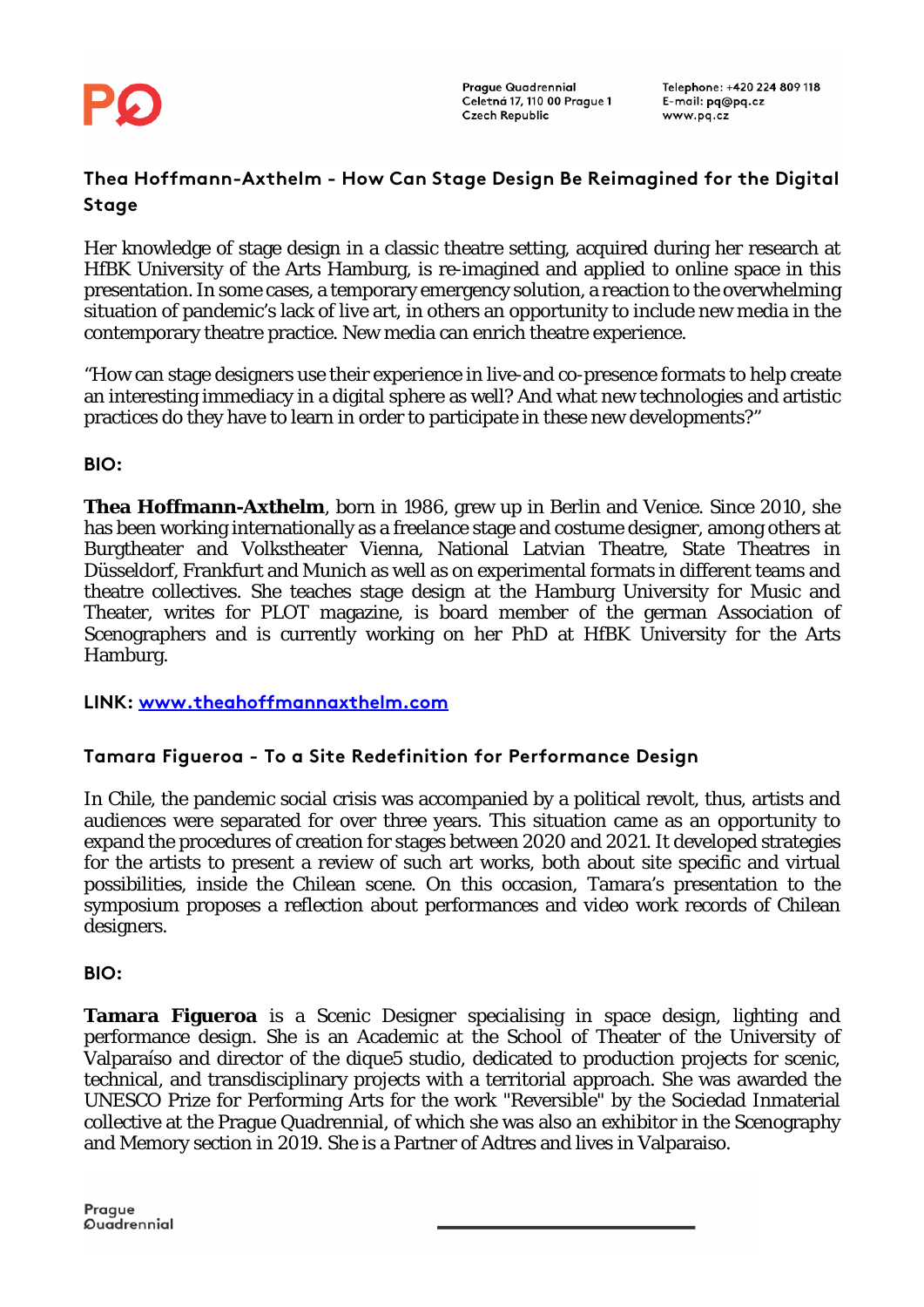

#### **Taavet Jansen - e**⁻**lektron – Building a Platform for Online Events**

From 2020 the performing artists began experimenting with physically or socially distanced theatre and online performance streaming possibilities. This change of a performing art paradigm opened up a new area of research - an online theatre. It turned out that there is a significant deficit of platforms meant for online performances. The performing artist had to adapt to various video conferencing or social media platforms that were not meant for the live-art needs. Estonian initiative e−lektron developed a platform elektron.art to tackle "copresence" and "mediated liveness" to meet performing arts needs on a virtual stage.

#### **BIO:**

Taavet Jansen is a freelance performer, choreographer, artist, programmer who works as a multimedia lecturer at the University of Tartu Viljandi Culture Academy. He works as a curator and programmer in the online theatre platform elektron.art. Taavet studied at Theaterschool /Amsterdamse Hogeschool voor de Kunsten/ Mda course for choreography and new media - Dance Unlimited. Currently, he is a Ph.D. student in the Estonian Academy of Arts researching the performative concept in mediated online performance art.

**LINK: [https://elektron.art](https://elektron.art/)**

# **2:10-3:20 SCENOGRAPHY/PERFORMANCE DESIGN AND RESISTANCE IN LATIN AMERICA + Q&A**

This block will be dedicated to cultural personas of Latin America and the talks will be fairly marked by their cultural and social landscapes. Reflecting on how the political climates shape artistic approaches and how the societies react to and play a part in these climates, we are hosting three presentations by respected speakers.

#### **Karla Rodríguez & Alicia Laguna - A Theatre Where Many Worlds Fit**

An interdisciplinary display exceeding far beyond stage, an action called "Journey for Life" will be the curatorial starting point of Mexico's representation at PQ 2023. An ongoing resistance of the Zapatista Army of National Liberation is reflected in a performative process that has been developed for more than thirty years, closely interweaving with local ways to sustain life, represent themselves among themselves (the Zapatistas), before the Mexican State, the Mexican society, and the world. This is an aesthetic project that, unlike the modern-Western conception of art, supposes the autonomy of the artistic sphere and is closely tied with agriculture, education, medicine, economy, politics, magic and war.

#### **BIO:**

**Karla Rodríguez** is an architect and a co-founder of Teatro Ojo, an artistic collective based in Mexico City since 2002. Teatro Ojo's practice has shifted from being strictly theatre-based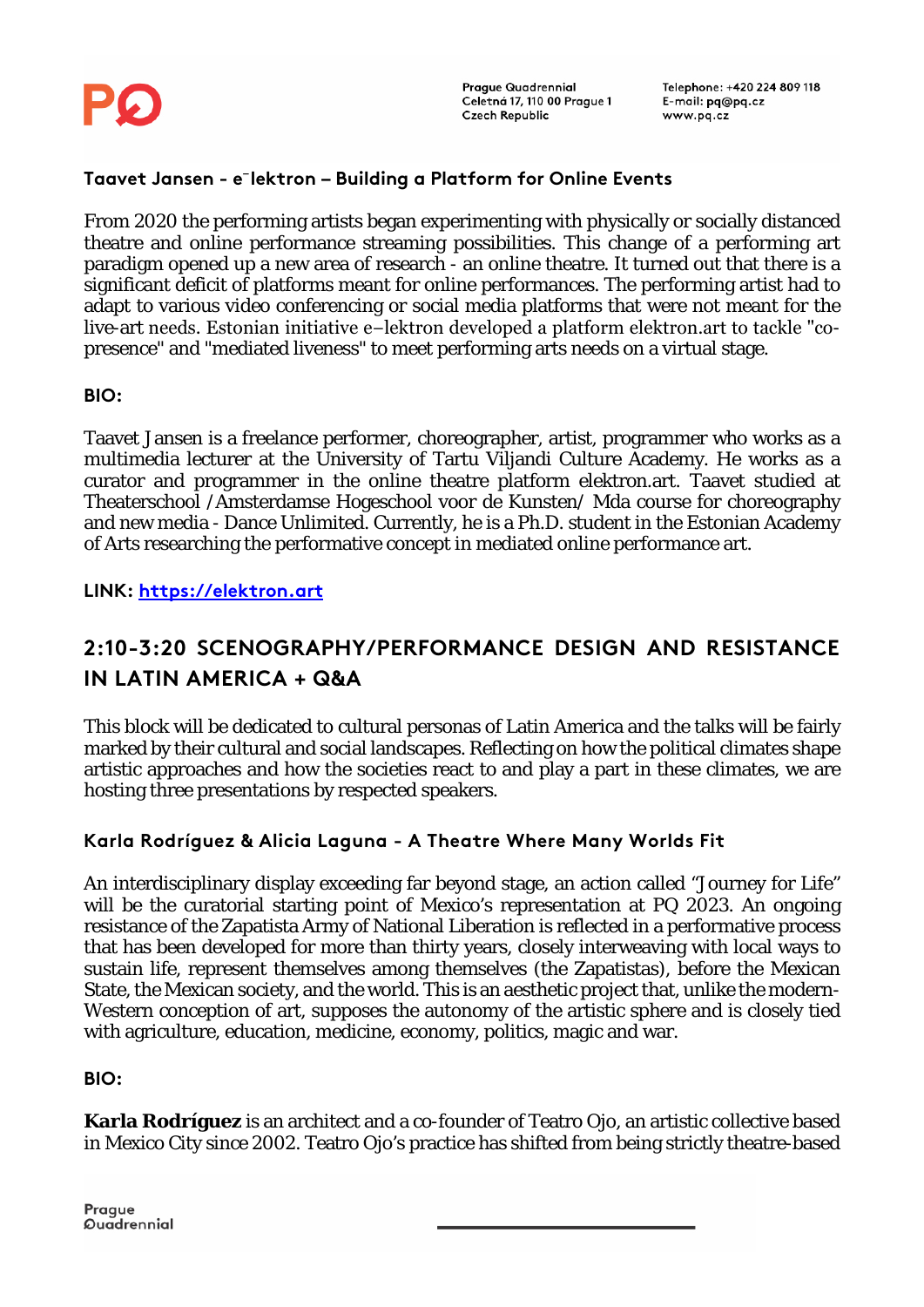

Telephone: +420 224 809 118 E-mail: pg@pg.cz www.pq.cz

into other forms of conceiving and experiencing stage performance. At the 2011 Prague Quadrennial, Teatro Ojo represented Mexico at the Exhibition of Countries and Regions and was awarded for Best Work in Theatre Architecture and Performance Space.

She is a professor at the School of Architecture of the Universidad Nacional Autónoma de México since 2008. She has also worked as a space designer in other cultural projects such as exhibitions, artistic installations or urban interventions.

#### **LINK: [www.teatroojo.mx](http://www.teatroojo.mx/)**

**Alicia Laguna** is an actress, theatre producer and cultural manager. Co-founder of Teatro Línea de Sombra since 1995. Their artistic work addresses contexts of the social and political reality of Mexico. She has managed and produced tours of the company in South America, United States, Canada, Japan, Korea, UK, Mexico and several European countries.

#### **Heloisa Lyra Bulcão, Renato Bolelli Rebouças & Sergio Lessa - Artistic creation as a confrontation with the politics of destruction in contemporary Brazil**

With the coup against President Dilma Roussef, exacerbated by the inauguration of the farright government in 2018, we have been living in Brazil a real panorama of public policies dismantling. Social rights, science, culture and the arts are daily attacked, and cultural incentives are continually being cut, in addition to the environmental destruction in the Amazon and other biomes and the attempt to erase cultural diversity, which is so characteristic of our country.

**BIO:**

**Heloisa Lyra Bulcão** is a Brazilian art director, set and costume designer, researcher and professor. With a postdoctoral degree in education (UERJ, 2013-2019), she holds a PhD in performing arts (UNIRIO, 2012) and a master's degree in production engineering (UFRJ, 2003). She develops studies on educational and creative processes in the teaching and practice of the performing arts, in the sense of the ecology of knowledge and social emancipation.

**Renato Bolelli Rebouças** is a Brazilian scenographer, costume designer, researcher, professor, and curator. He holds Master's on creation in site-specific and non-conventional spaces, and Ph.D. on expanded spatial practices in Theater Theory and Practice at the University of Sao Paulo (USP), in partnership with the Performance Studies Department at New York University (NYU). He collaborates with several groups, companies, institutions and artists from theater, performance art, dance, opera, exhibition, cinema and visual arts in Brazil, the UK, and abroad.

**Sergio Lessa** is a Brazilian director, set and costume designer, researcher, professor, and curator. He studied Architecture and Urbanism and graduated from University of São Paulo (2005), he holds a Master's and PhD in Arts from the University of São Paulo (2013/2020). For 11 years he was a partner at Sergio Santana Planning and Landscape Design, responsible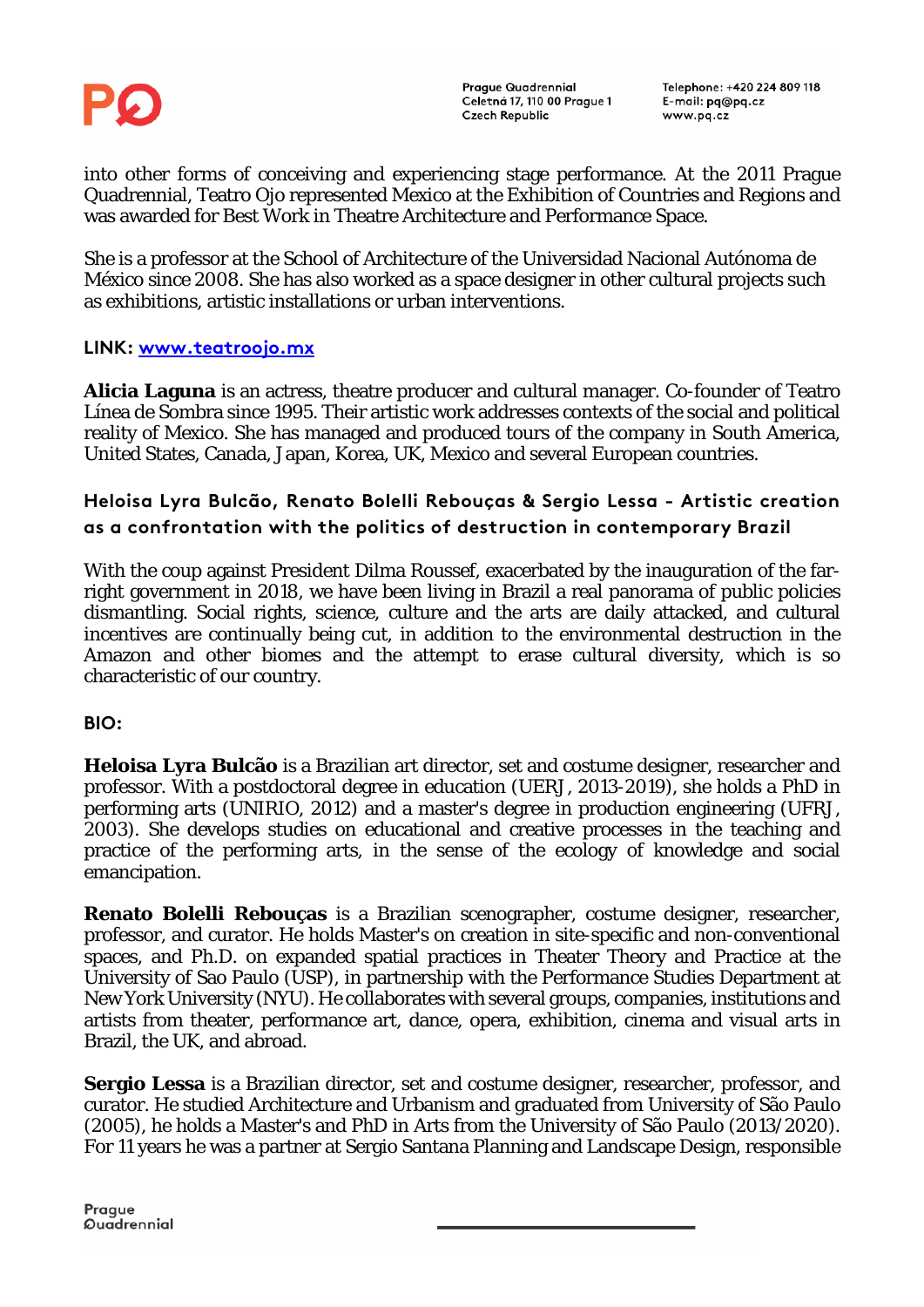

Telephone: +420 224 809 118 E-mail: pg@pg.cz www.pq.cz

for the development of important landscape architecture and urbanism projects throughout the country. He is currently a professor at the Centro Universitário Belas Artes de São Paulo, one of the headteachers of the Architecture and Urbanism course.

#### **Marcela I Oteíza - The Object Tells the True: Baquedano's Statue as a Witness for Social Change at Plaza Dignidad, Santiago, Chile**

As a reflection of the social outburst in Santiago de Chile in 2019, Marcela argues that Baquedano's statue is a non-human actor that through its mutations developed its own agency as a performing object that is simultaneously an activist, a confrontationist, and a social media influencer. She analysed the statue's ability to co-construct meaning within the Chilean social fabric and the aesthetics of resistance from a scenographic and site-oriented lens in order to elucidate its relationships as a performing object.

**BIO:**

**Marcela I Oteíza** is an Associate Professor of Dance and Theater and a designer for performance and scholar at Wesleyan University. Her research in scenography crosses multiple artistic and academic practices. Her current research focuses on urban space performance objects, feminism and activism.

### **3:40–4:05 CANON OF TECHNICAL THEATRE HISTORY + Q&A**

#### **Chris Van Goethem – Canon of Technical Theatre History**

Adopting multiple perspectives from the disciplines of art history, engineering design, scenography, architecture and theatre studies, the project engages with archival research as well. The aim of the Canon of Technical Theatre History is to increase awareness and understanding of the history of technical theatre in Europe: its practices and technologies. The project contributes to the current discourse on the preservation of the cultural heritage of transnational and international theatre technology and techniques.

**BIO:** 

**Chris Van Goethem** has been a light technician, producer, special effects professional, with experience in theatre technology since 1983. He teaches History of Technical Theatre, Research skills, production management and Special Effects. His array of competences is huge; being a long time OISTAT member, active in Education and Research commissions, teaching at major institutions worldwide to being instrumental in defining occupational and skills directives in theatre technology.

**LINK:<https://www.canon-timeline.eu/>**